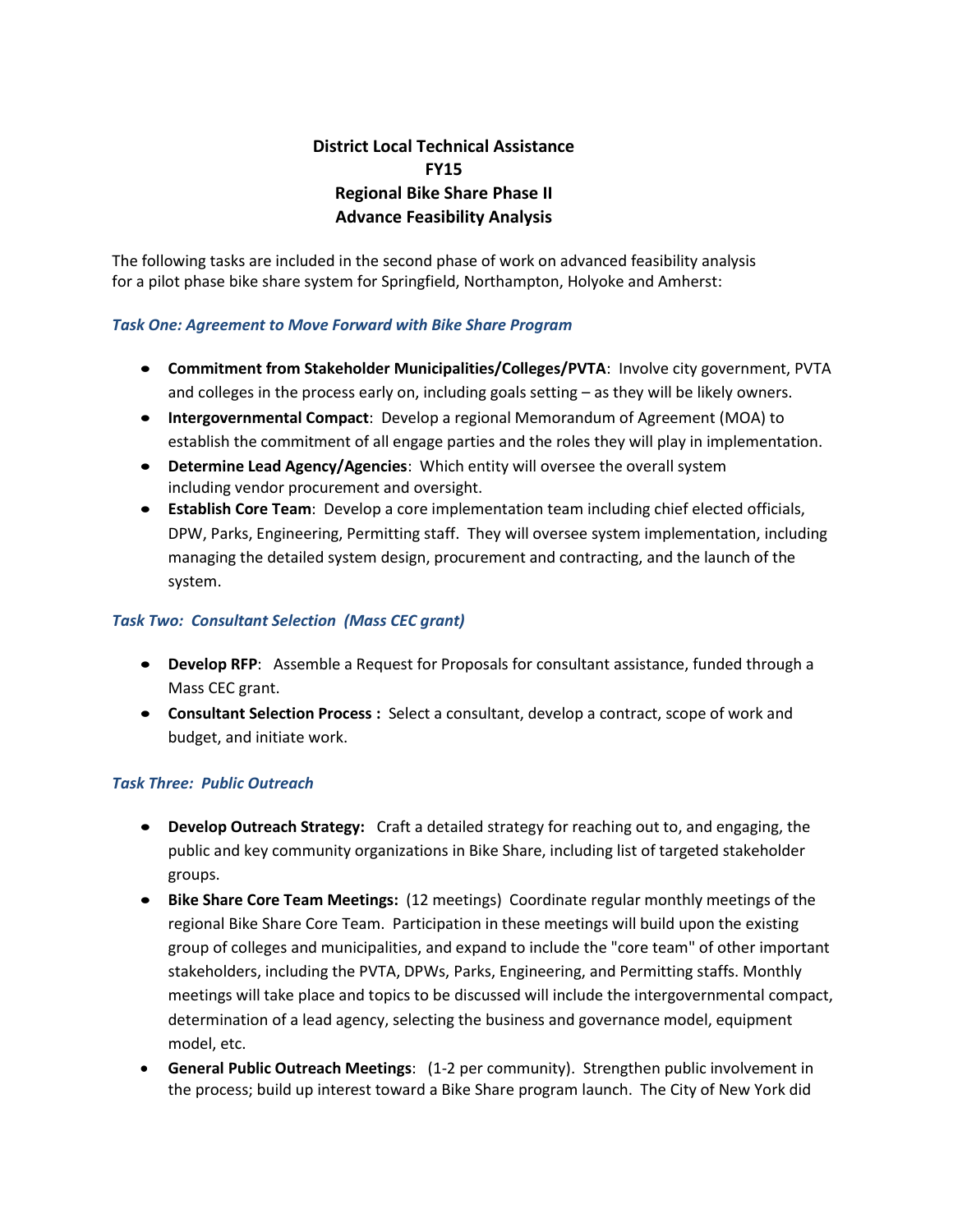extensive outreach workshops which can be used as a model. Assistance from municipalities will be very important in organizing and running these meetings.

 **Community Connections Meetings:** Reach out to neighborhood groups, youth groups, church leaders, to enlist their engagement in, and promotion of, bike share. Set up meetings with targeted stakeholder groups.

# *Task Four: Advanced Feasibility Analysis*

- **Engage Large Employers and Potential Sponsors**: Seek a major corporate sponsor for the program, and considering sale of naming rights. Seek connections with corporations via Mayors, and their personal contacts.
- **Select Business and Governance Model**: The business model defines the asset ownership and revenue flow between the government and the operator. It will include the organizational structure: who will be the implementing agency; the operator; who will own the assets; contracting for hardware, software, operations, advertising and marketing. There are three basic business models: publicly owned and operated; publicly owned and private operated; privately owned and operated.
- **Select Model for Equipment:** A key decision on equipment options will be choosing a station-based (smart dock) system or smart bike system. Smart docks have the payment kiosks and tracking systems located at station. Smart bikes have these items mounted on the bikes themselves.
- **Identify Necessary Agreements and Permits:** Permits will be needed for station locations and kiosks, where they are located on public property (i.e. roads and sidewalks). Agreements with private property owners will be needed for stations on private land.
- **Strategies for Phasing Implementation**: Note that the first phase must be large enough to connect meaningful origins and destinations and dense enough to ensure convenience and reliability. Small-scale pilot projects have not worked well.

#### *Task Five: Secure Funding*

- **Grant Applications and /or Programming of Local Funds**: Develop information needed for future grant applications for capital funding. Initial focus on preparing CMAQ application and submittal materials.
- **Sponsorship Presentation Materials:** Prepare a brief PowerPoint presentation and fact sheet explaining our bike share program and the benefits of corporate sponsorship.
- **Sponsorship and Advertising Meetings**: Set meetings with management at targeted potential corporate sponsors. Secure agreements for advertising and sponsorship. Advertising can be placed on bikes, stations and kiosks. Stations should be strategically located to help promote private sponsorship. As user revenues will not be sufficient to operate most programs, sponsorships or advertising of at least \$1,000 per bike per year will be needed to sustain most programs.